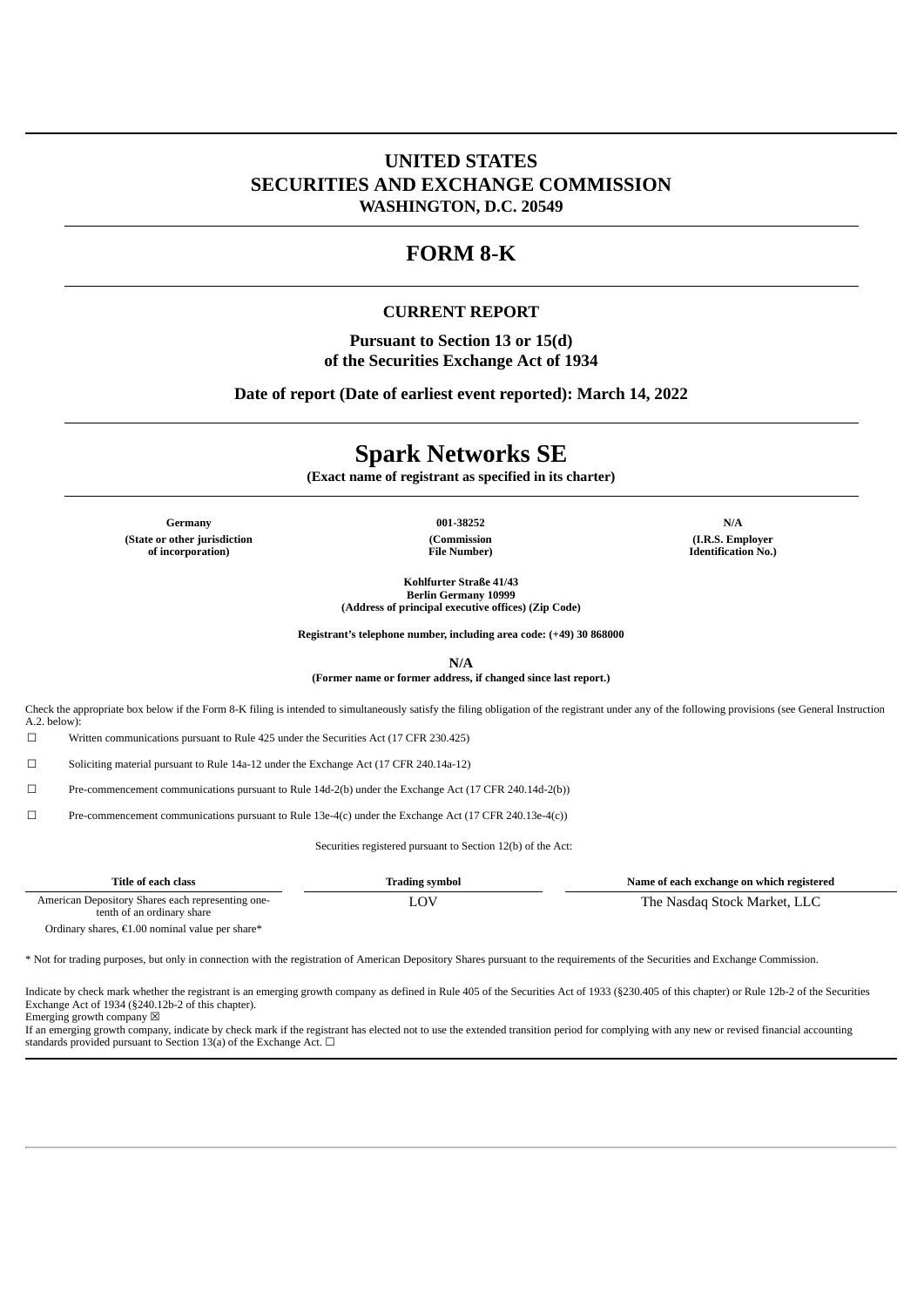#### **Item 2.02 Results of Operations and Financial Condition**

On March 14, 2022, Spark Networks SE issued a press release reporting fourth quarter and full year of 2021 financial results. A copy of the press release is attached hereto as Exhibits 99.1, and is incorporated herein by reference.

The information provided in this Item 2.02, including Exhibit 99.1, is intended to be "furnished" and shall not be deemed "filed" for purposes of Section 18 of the Securities Exchange Act of 1934, as amended (the "Exchange Act"), or otherwise subject to the liabilities of that section, nor shall it be deemed incorporated by reference into any other filing under the Securities Act of 1933, as amended, or the Exchange Act, except as expressly set forth by specific reference in such a filing.

#### **Item 9.01 Financial Statements and Exhibits**

(d) Exhibits

| <b>Exhibit No.</b> | <b>Description</b>                                                                                                           |
|--------------------|------------------------------------------------------------------------------------------------------------------------------|
| 99.1               | <u>Spark Networks SE press release dated March 14, 2022 reporting fourth quarter and full year of 2021 financial results</u> |
| 104                | Cover Page Interactive Data File (embedded within the Inline XBRL document)                                                  |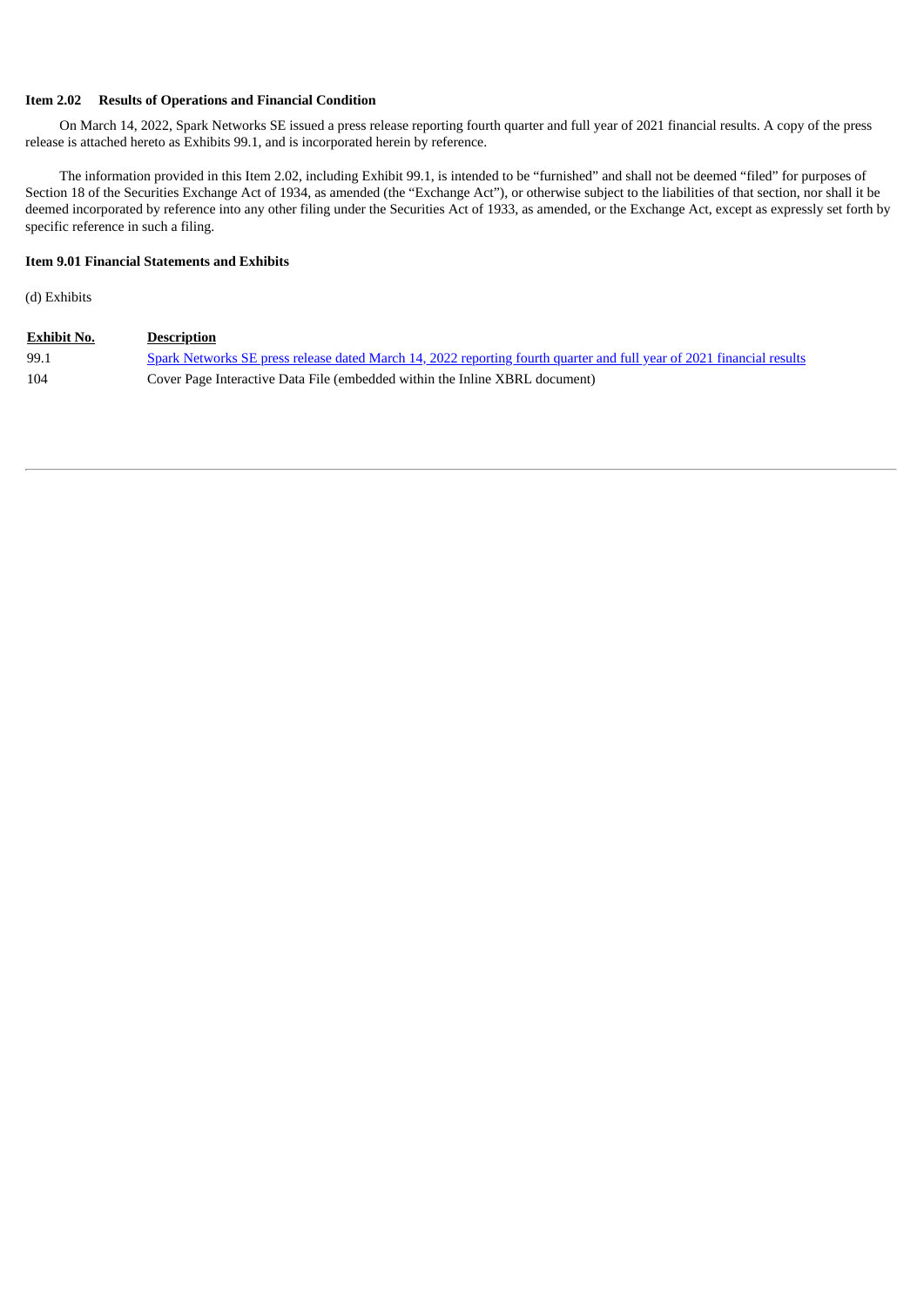#### **SIGNATURES**

Pursuant to the requirements of the Securities Exchange Act of 1934, the registrant has duly caused this report to be signed on its behalf by the undersigned hereunto duly authorized.

Spark Networks SE

Dated: March 14, 2022 By: /s/ Gitte Bendzulla

Gitte Bendzulla Chief Operating Officer and Chief Legal Officer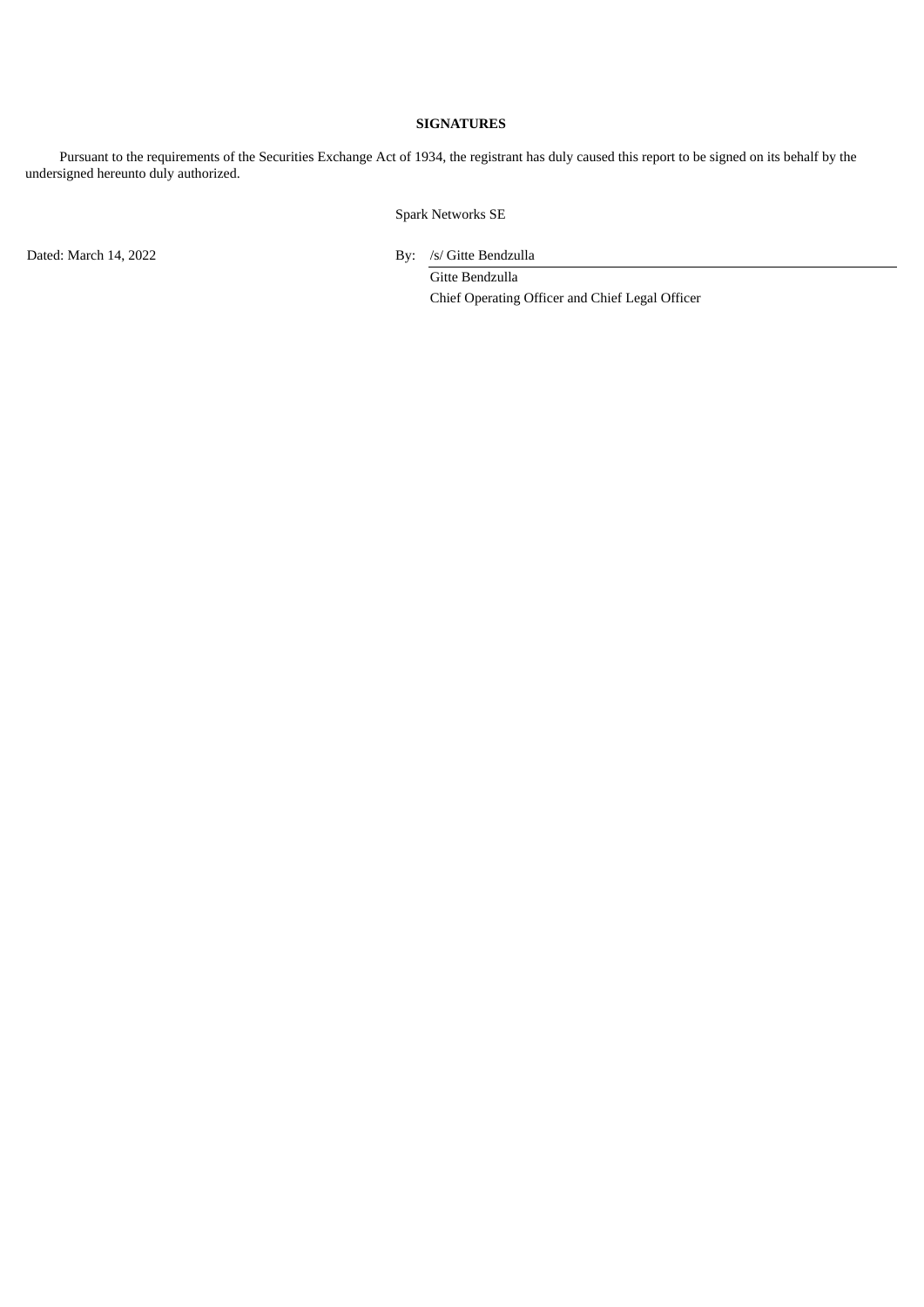# <span id="page-3-0"></span>**Spark Networks Reports Fourth Quarter and Full Year 2021 Financial Results and Guides to a Return to Total Revenue Growth in 2022**

## **• New Debt Facility Sets the Stage to Invest for Growth**

BERLIN, March 14, 2022 -- Spark Networks SE (NASDAQ: LOV), a leading social dating platform for meaningful relationships, today reported financial results for its 2021 fourth quarter and full year ended December 31, 2021.

"Currently, our family of brands serve roughly four million page views per day of singles searching for serious relationships and millions of paid subscribers per year, making Spark the fourth largest online subscription-based dating company across North America and Europe," said Eric Eichmann, CEO of Spark Networks. "With this scaled platform, we have a large growth opportunity ahead of us and with our new credit facility in place, we now have the financial flexibility to begin to execute on a strong and well-developed roadmap of strategies and investments that we believe will drive growth in 2022 and beyond. With the right talent in place, the right product strategy, scalable technology and financial flexibility we are now well positioned to return to growing our revenue."

## **Fourth Quarter 2021 Financial Results**

- *•* Revenue was \$52.0 million, compared to \$58.1 million in the fourth quarter of 2020.
- *•* Net Loss was \$9.9 million, compared to \$45.1 million in the fourth quarter of 2020.
- Adjusted EBITDA<sup> $(1)$ </sup> was \$14.3 million, compared to \$13.1 million in the fourth quarter of 2020.
- Total cash and cash equivalents were \$16.1 million as of December 31, 2021.
- *•* Total debt was \$82.1 million, compared to \$99.1 million at December 31, 2020, representing a \$17.0 million decline in total debt.
- Net debt was \$66.0 million as of December 31, 2021.

## **Full Year 2021 Financial Results**

- *•* Revenue was \$216.9 million, compared to \$233.0 million in 2020.
- *•* Net Loss was \$68.2 million, compared to \$46.6 million in 2020.
- Adjusted EBITDA<sup>(1)</sup> was \$33.0 million, compared to \$38.9 million in 2020.

## **Business Highlights and Financial Outlook**

- *•* Spark properties generated over 4 million daily page views and a total free and paid user base of nearly 40 million people in 2021.
- Spark averaged 875,000 paid subscribers during 2021.
- Four of Spark's top five brands, representing close to half of total revenue, collectively grew revenue 5% and subscribers 3% year over year in 2021.
- *•* Zoosk turnaround progressing as organic traffic increased 74% year over year in the quarter.
- Spark successfully refinanced its debt facility following the close of the year, to better fund its growth initiatives in 2022 and beyond.
- Spark intends to invest \$110 million in customer acquisition in 2022.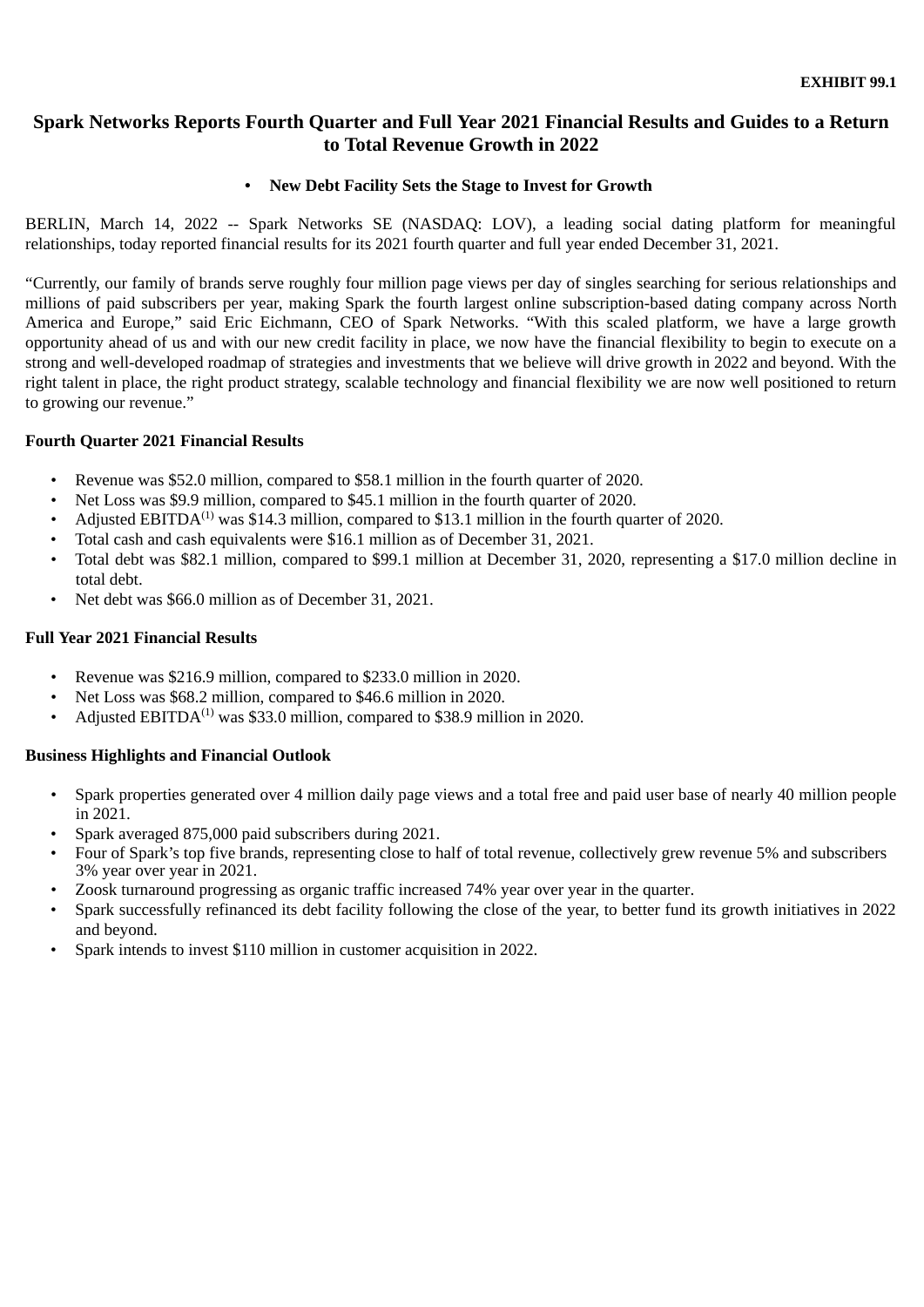• For full year 2022, Spark expects to return to total revenue growth year over year, while still delivering solid Adjusted EBITDA margins for the year.

## **Financial Outlook**

"During 2021, we paid down \$17.0 million in debt and continue to review expenses company-wide with an aim at being more efficient in 2022," said David Clark, Chief Financial Officer of Spark Networks. "Following the close of the year, we successfully refinanced our existing debt facility to better fund our growth initiatives in 2022. Under the new \$100 million debt facility with MGG Investment Group, we have extended our maturity dates and improved our covenant flexibility, which will allow us to invest appropriately in growing our business in 2022 and beyond. For full year 2022, we expect to return to total revenue growth year over year, while still delivering solid Adjusted EBITDA margins for the year."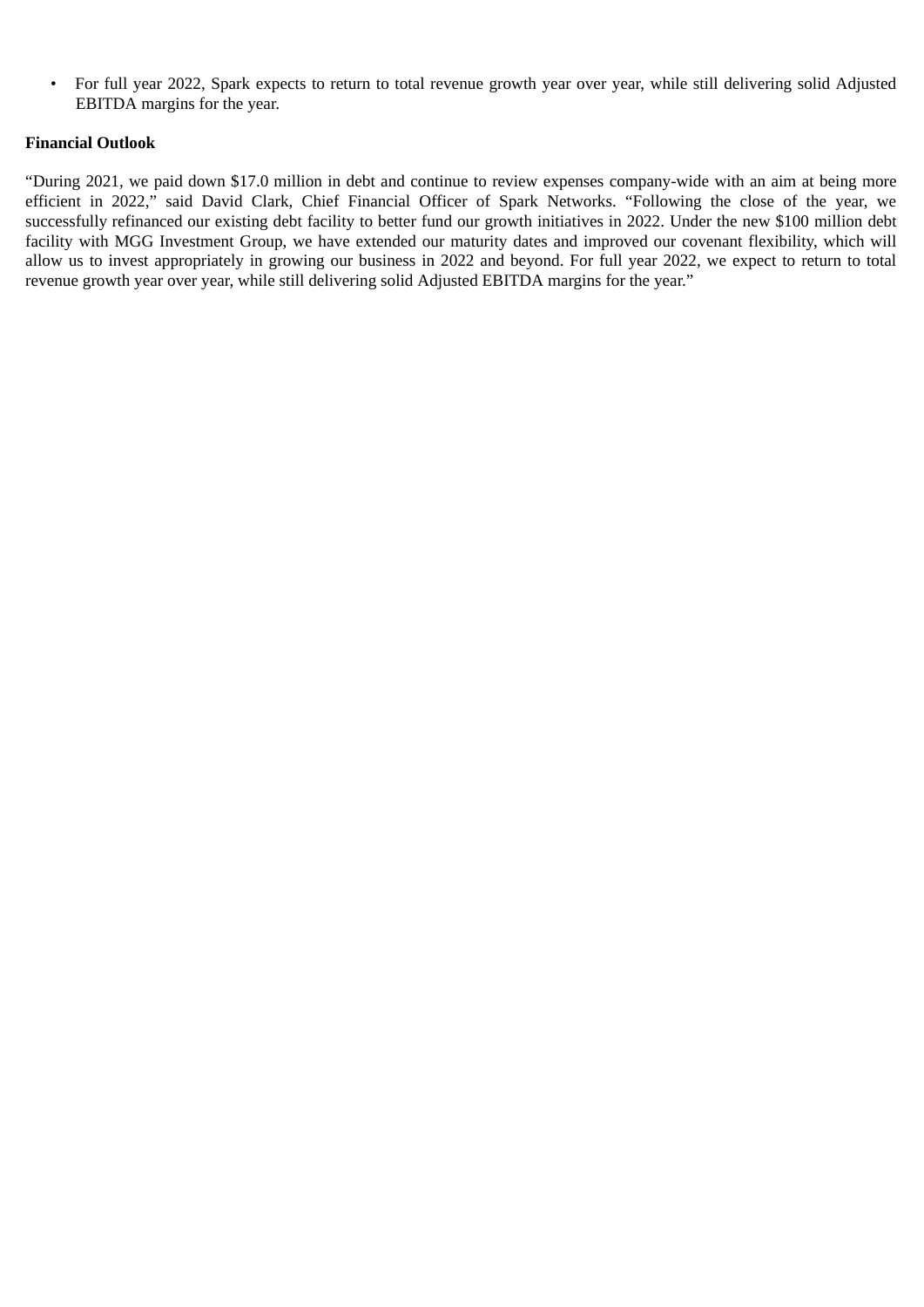## **Investor Conference Call**

Spark Networks management will host a conference call and live webcast for analysts and investors today at 5:00 p.m. Eastern Time (2:00 p.m. Pacific Time) to discuss the company's financial results.

To access the live call, dial 888-349-0106 (US) or +1 412-902-0131 (International) and ask to join the Spark Networks' call.

A live and archived webcast of the conference call will be accessible on the Investor Relations section of the company's website at https://investor.spark.net/investor-relations/home. In addition, a phone replay will be available approximately two hours following the end of the call, and it will remain available for one week. To access the call replay dial  $1-877-344-7529$  (US) or  $+1$ 412-317-0088 (International) and enter the replay passcode: 4725720.

### **About Spark Networks SE**

Spark Networks SE (NASDAQ: LOV) is a leading social dating platform for meaningful relationships focusing on the 40+ demographic and faith-based affiliations. Spark's widening portfolio of premium and freemium dating apps include Zoosk, EliteSingles, SilverSingles, Christian Mingle, Jdate, and JSwipe, among others. Spark is headquartered in Berlin, Germany, with offices in New York and Utah.

#### **Safe Harbor Statement**

This press release contains forward-looking statements within the meaning of Section 27A of the Securities Act of 1933, as amended, and Section 21E of the Securities Exchange Act of 1934, as amended, statements involving known and unknown risks, uncertainties, and other factors that may cause Spark Networks' performance or achievements to be materially different from those of any expected future results, performance, or achievements. These statements include, without limitation, statements regarding Spark Networks' making of necessary product improvements to return Zoosk to revenue growth in 2022; the positive traction Spark Networks is seeing from improvements and new features; Spark Networks' continuation of work in 2022 on improving all of its properties' features and functionality, as well as implementing several revenue optimization efforts across its marketing and product organizations; Spark Networks' confidence that these improvements will result in Zoosk's subscriber and revenue growth in 2022, as well as a return to year over year growth in Spark Networks' revenues; Spark Networks' financial outlook including with respect to full-year 2022 revenue and full-year 2022 Adjusted EBITDA; Spark Networks' growth opportunity; the scalability of Spark Networks' platform and its flexibility to execute its roadmap of strategies and investments; Spark Networks' aim at being more efficient in 2022; Spark Networks' ability to invest appropriately in growing its business in 2022 and beyond; Spark Network's intended investment in customer acquisition in 2022; and Spark Networks' expectation that for full year 2022 it expects to return to total revenue growth year over year, while still delivering solid Adjusted EBITDA margins for the year.

Any statements in this press release that are not statements of historical fact may be considered to be forward-looking statements. Written words, such as "believes," "hopes," "intends," "estimates," "expects," "projects," "plans," "anticipates," "guides," and variations thereof, or the use of future tense, identify forward-looking statements. By their nature, forward-looking statements and forecasts involve risks and uncertainties because they relate to events and depend on circumstances that will occur in the near future. There are a number of factors that could cause actual results and developments to differ materially, including, but not limited to, the risk that the benefits from the acquisition of Zoosk, Inc. may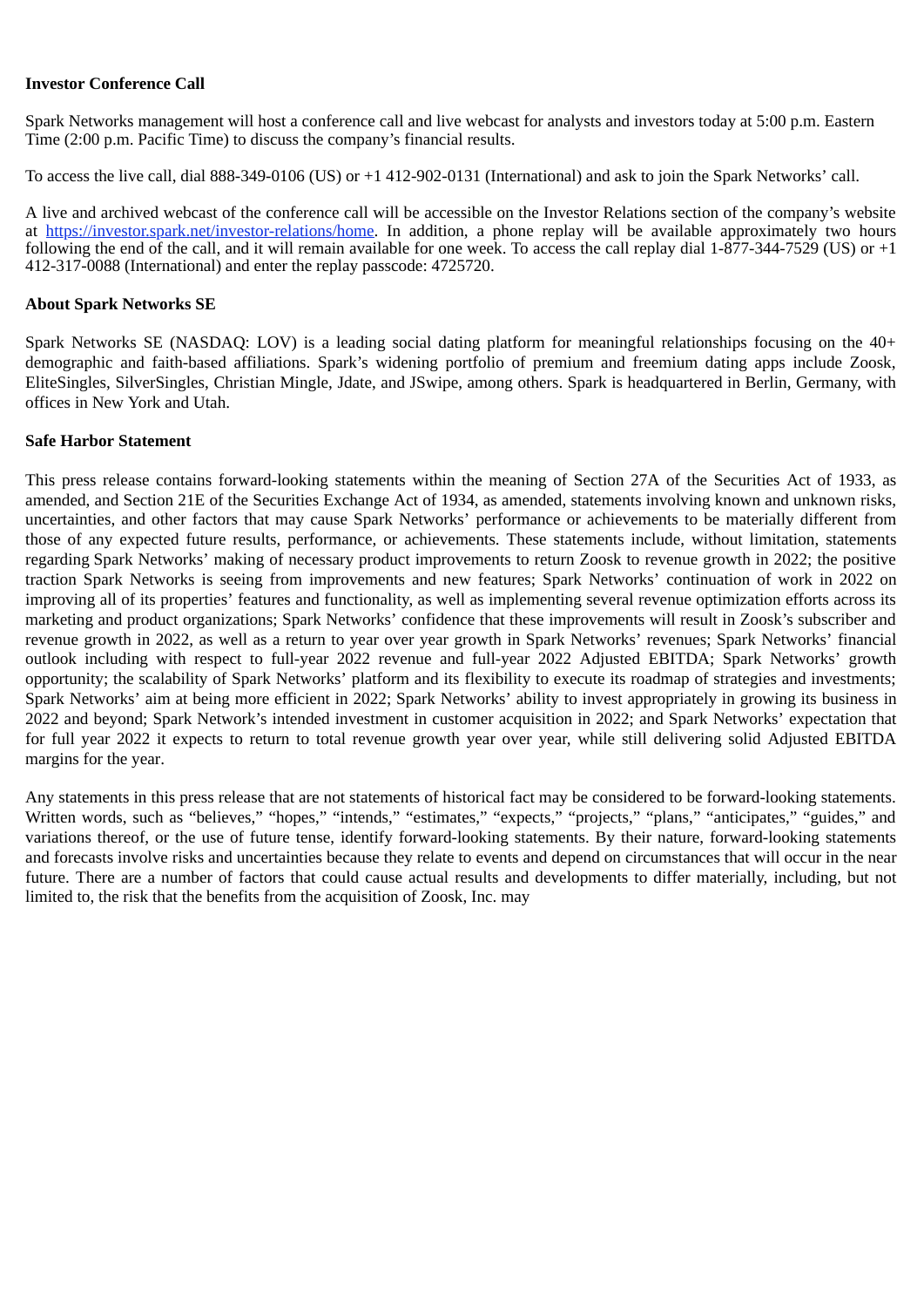not be fully realized or may take longer to realize than expected; risks related to the degree of competition in the markets in which Spark Networks operates; risks related to the ability of Spark Networks to retain and hire key personnel, operating results and business generally; the timing and market acceptance of new products introduced by Spark Networks' competitors; Spark Networks' ability to identify potential acquisitions; Spark Networks' ability to comply with new and evolving regulations relating to data protection and data privacy; general competition and price measures in the market place; risks related to the duration and severity of COVID-19 and its impact on Spark Networks' business; and general economic conditions. Additional factors that could cause actual results to differ are discussed under the heading "Risk Factors" in Spark Networks' most recent Annual Report on Form 10-K and in other sections of Spark Networks' filings with the Securities and Exchange Commission ("SEC"), and in Spark Networks' other current and periodic reports filed or furnished from time to time with the SEC. All forward-looking statements in this press release are made as of the date hereof, based on information available to the Company as of the date hereof, and the Company assumes no obligation to update any forward-looking statement except as required by law.

### **For More Information**

Investor contact:

MKR Investor Relations, Inc. Todd Kehrli or Joo-Hun Kim lov@mkr-group.com

 $^1$  Adjusted earnings before interest, taxes, depreciation and amortization ("Adjusted EBITDA"), a non-GAAP financial measure, is one of the primary metrics by which we evaluate the performance of our business, budget, forecast and compensate management. We believe this measure provides management and investors with a consistent view, period to period, of the core earnings generated from the ongoing operations and allows for greater transparency with respect to key metrics used by senior leadership in its financial and operational decision-making. We define Adjusted EBITDA as net earnings (loss) excluding net interest expense, (gain) loss on foreign currency transactions, income tax (benefit) expense, depreciation and amortization, asset impairments, stock-based compensation expense, acquisition related costs and other costs. Adjusted EBITDA has inherent limitations in evaluating the performance of the Company, including, but not limited to the following:

- Adjusted EBITDA does not reflect the cash capital expenditures during the measurement period; •
- Adjusted EBITDA does not reflect any changes in working capital requirements during the measurement period; •
- Adjusted EBITDA does not reflect the cash tax payments during the measurement period; •
- Adjusted EBITDA may be calculated differently by other companies in our industry, thus limiting its value as a comparative measure; •

Because of these limitations, Adjusted EBITDA should be considered in addition to other financial performance measures, including net income (loss) and our other U.S. GAAP results. A reconciliation of the Adjusted EBITDA for the three months and year ended December 31, 2021 and 2020 can be found in the table below.

Statements regarding our expectations as to the full-year 2022 Adjusted EBITDA do not include certain charges and costs. The adjustments to EBITDA in future periods are generally expected to be similar to the kinds of charges and costs excluded from Adjusted EBITDA in prior periods, including (i) items such as share-based compensation, asset impairments, gains or losses on foreign currency transactions and interest expense, and (ii) items related to acquisitions or other costs that are non-recurring, infrequent, or unusual in nature including transaction and advisory fees, merger integration costs, other employee payments, and severance. The exclusion of these charges and costs in future periods will have a significant impact on our Adjusted EBITDA. We are not able to provide a reconciliation of our non-GAAP financial guidance to the corresponding GAAP measures without unreasonable effort because of the uncertainty and variability of the nature and amount of these future charges and costs.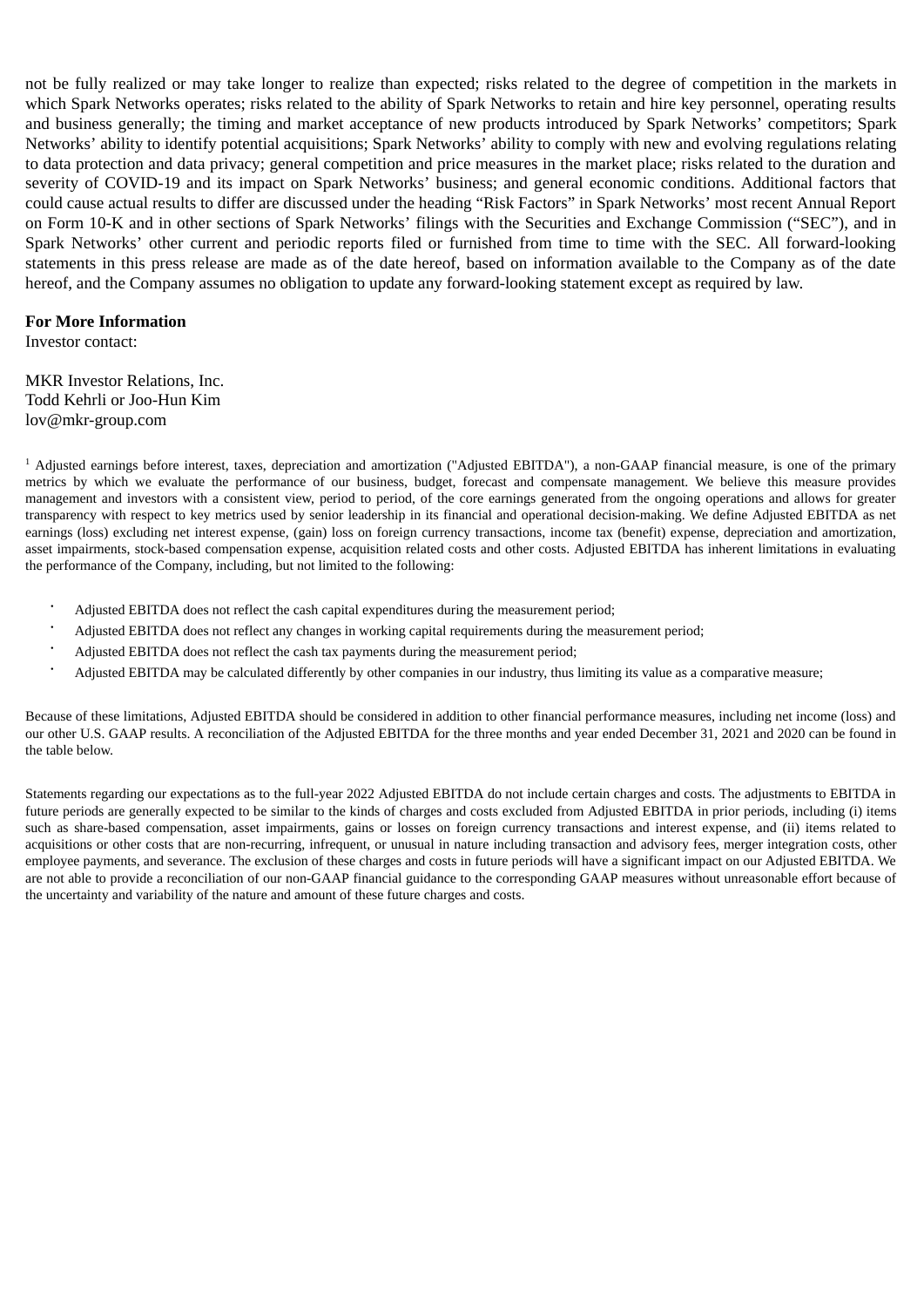#### **Spark Networks SE Condensed Consolidated Balance Sheets (Unaudited) (in thousands)**

|              | <b>December 31, 2020</b> |         |  |
|--------------|--------------------------|---------|--|
|              |                          |         |  |
| \$<br>16,141 | \$                       | 19,267  |  |
| 6,261        |                          | 5,507   |  |
| 164,113      |                          | 215,581 |  |
| 23,286       |                          | 50,088  |  |
| 209,801      | \$.                      | 290,443 |  |
|              |                          |         |  |
| \$<br>17,593 | S                        | 19,037  |  |
| 11,474       |                          | 11,127  |  |
| 36,973       |                          | 38,304  |  |
| 27,042       |                          | 28,429  |  |
| 64,531       |                          | 80,109  |  |
| 19,495       |                          | 18,534  |  |
| 177,108      |                          | 195,540 |  |
| 32,693       |                          | 94,903  |  |
| 209,801      |                          | 290,443 |  |
|              | <b>December 31, 2021</b> |         |  |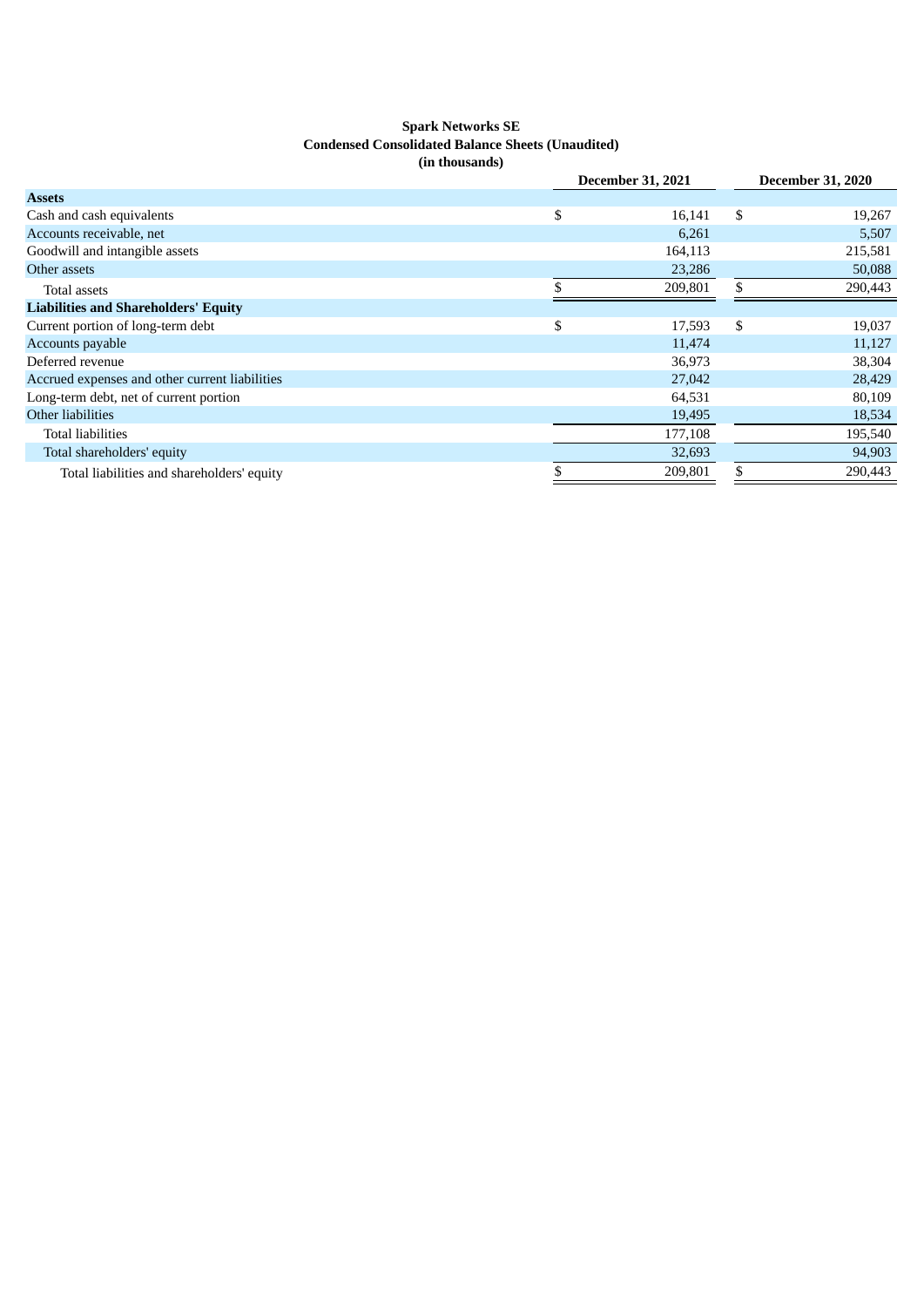#### **Spark Networks SE Condensed Consolidated Statements of Operations (Unaudited) (in thousands)**

|                                    | Three Months Ended December 31, |  |           | <b>Year Ended December 31,</b> |           |    |           |
|------------------------------------|---------------------------------|--|-----------|--------------------------------|-----------|----|-----------|
|                                    | 2021                            |  | 2020      |                                | 2021      |    | 2020      |
| Revenue                            | 51,976                          |  | 58,068    | S                              | 216.905   | -S | 233,036   |
| Total operating costs and expenses | 63,072                          |  | 102,782   |                                | 250,925   |    | 266,215   |
| <b>Operating loss</b>              | (11,096)                        |  | (44, 714) |                                | (34,020)  |    | (33, 179) |
| Other expense, net                 | (3,252)                         |  | (59)      |                                | (15,737)  |    | (8,440)   |
| Loss before income taxes           | (14,348)                        |  | (44,773)  |                                | (49,757)  |    | (41, 619) |
| Income tax benefit (expense)       | 4,414                           |  | (363)     |                                | (18, 398) |    | (4,989)   |
| Net loss                           | (9, 934)                        |  | (45, 136) |                                | (68, 155) |    | (46, 608) |

#### **Reconciliation of Net loss to Adjusted EBITDA (Unaudited):**

|                                                                        | <b>Three Months Ended December 31.</b> |  |           |     | <b>Year Ended December 31.</b> |     |           |  |
|------------------------------------------------------------------------|----------------------------------------|--|-----------|-----|--------------------------------|-----|-----------|--|
| (in thousands)                                                         | 2021                                   |  | 2020      |     | 2021                           |     | 2020      |  |
| <b>Net loss</b>                                                        | (9, 934)                               |  | (45, 136) | \$  | (68, 155)                      | S   | (46, 608) |  |
| Net interest expense                                                   | 3,101                                  |  | 3,368     |     | 13,453                         |     | 13,281    |  |
| Loss (gain) on foreign currency transactions                           | 796                                    |  | (2,439)   |     | 2,918                          |     | (3,771)   |  |
| Income tax (benefit) expense                                           | (4, 414)                               |  | 363       |     | 18,398                         |     | 4,989     |  |
| Depreciation and amortization                                          | 945                                    |  | 2,219     |     | 6,593                          |     | 9,384     |  |
| Impairment of goodwill, intangible assets, and<br>capitalized software | 20,864                                 |  | 51.236    |     | 52,950                         |     | 51,236    |  |
| Stock-based compensation expense                                       | 627                                    |  | 930       |     | 2,725                          |     | 4,780     |  |
| Acquisition-related costs <sup>(1)</sup>                               |                                        |  |           |     |                                |     | 1,545     |  |
| Other $costs^{(2)}$                                                    | 2,333                                  |  | 2,549     |     | 4,155                          |     | 4,106     |  |
| <b>Adjusted EBITDA</b>                                                 | 14,318                                 |  | 13.090    | \$. | 33,037                         | \$. | 38,942    |  |

 $<sup>(1)</sup>$  Acquisition related costs primarily consist of transaction costs, including legal, consulting, advisory fees, and severance and retention costs.</sup>  $^{(2)}$  Includes primarily consulting and advisory fees related to special projects, as well as non-cash acquisition related expenses, post-merger integration activities and long-term debt transaction and advisory fees.